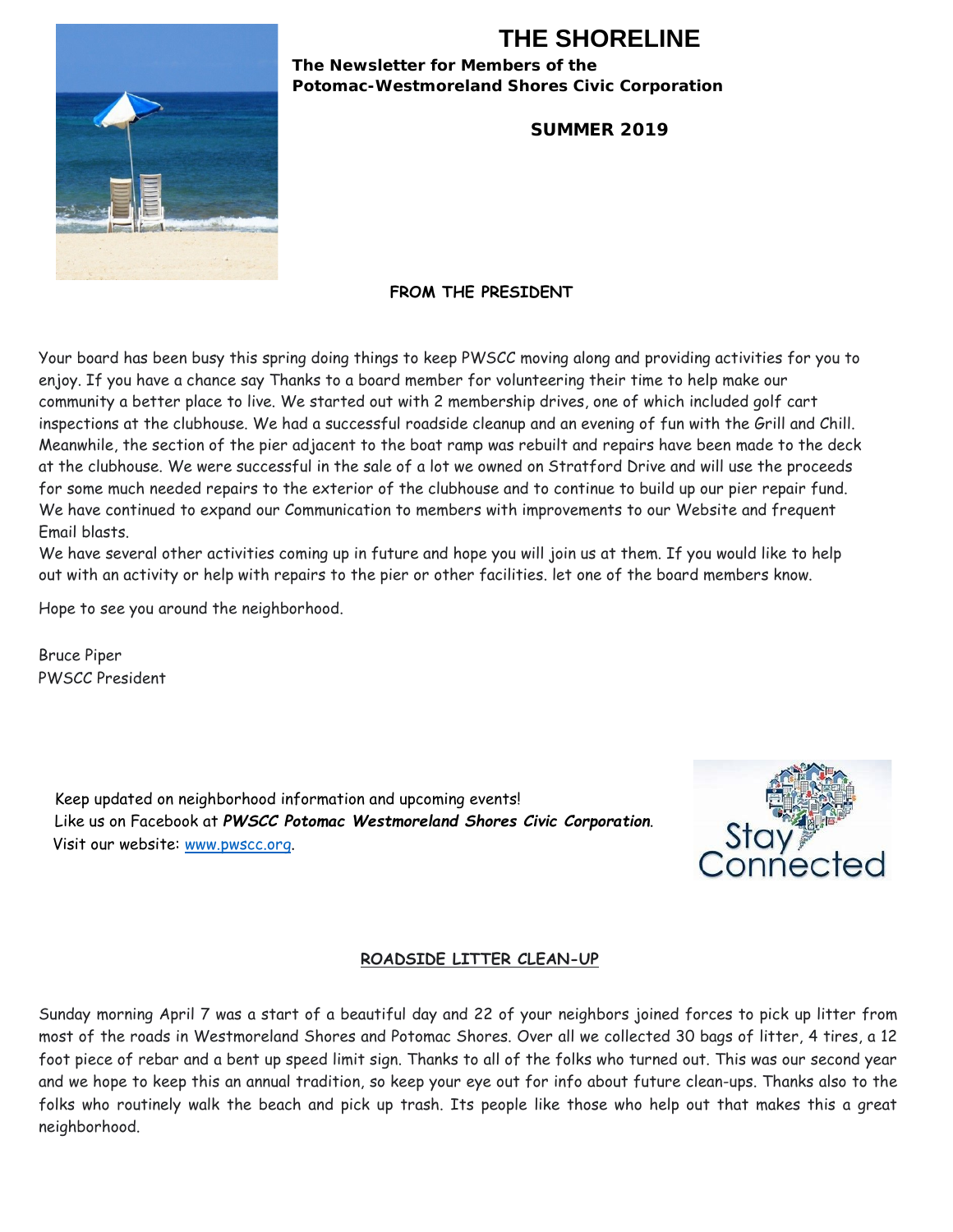#### Greetings Neighbors!

Did you get a chance to catch the fireworks this month? Did you watch them from one of the beaches in the neighborhood?

Membership dues helped to make sure those beaches were clean and ready for you and your guests the day of the event and paid to pick up the trash after the busy holiday weekend.

When visiting the beach, please be a good neighbor and clean up after yourself. There are trash bins located at both public access areas as well as at the boat ramp.

The summer is always a great time to meet new neighbors by the water and moving around in the neighborhood, we hope you pass along the information about membership and encourage those new and not so new neighbors to join.

If you have not visited our website (www.pwscc.org), please check it out and subscribe to ensure you receive the e-mail communications from us. Like us on Facebook at *PWSCC Potomac Westmoreland Shores Civic Corp.* There are lots of great things planned this year, and I wouldn't want you to miss an event!

If you're not on the internet, we keep the community board in front of the clubhouse up to date with current events. In addition, keep an eye out for those yellow sandwich boards throughout the neighborhood for upcoming events.

I hope to see you around the neighborhood!

Heather Harrington PWSCC Vice-President



Help Keep The Beach Clean **Please Take Your** Trash with You

# **Solid Waste Disposal Procedures Effective 07/01/2019**

**WESTMORELAND COUNTY WASTE DISPOSAL PERMIT** 10414

Beginning July 1, 2019, residents of Westmoreland County, Virginia will be required to display the Westmoreland County Waste Disposal Permit in their vehicle when disposing of waste at any of the County's three solid waste disposal sites. Persons not displaying the Westmoreland County Waste Disposal Permit will not be allowed to dispose of their waste at any site. Permits are available to residents at the Westmoreland County Treasurer's Office, located at the rear entrance of the George D. English, Sr. Memorial Building, 111 Polk Street, Montross, VA. Those residents who are renting should present proof of residency to receive their permits or ask the owner of the property for the use of the permit associated with the rental property.

If you should have any questions regarding these new procedures, please contact the Westmoreland County Treasurer's Office at (804) 493-0124.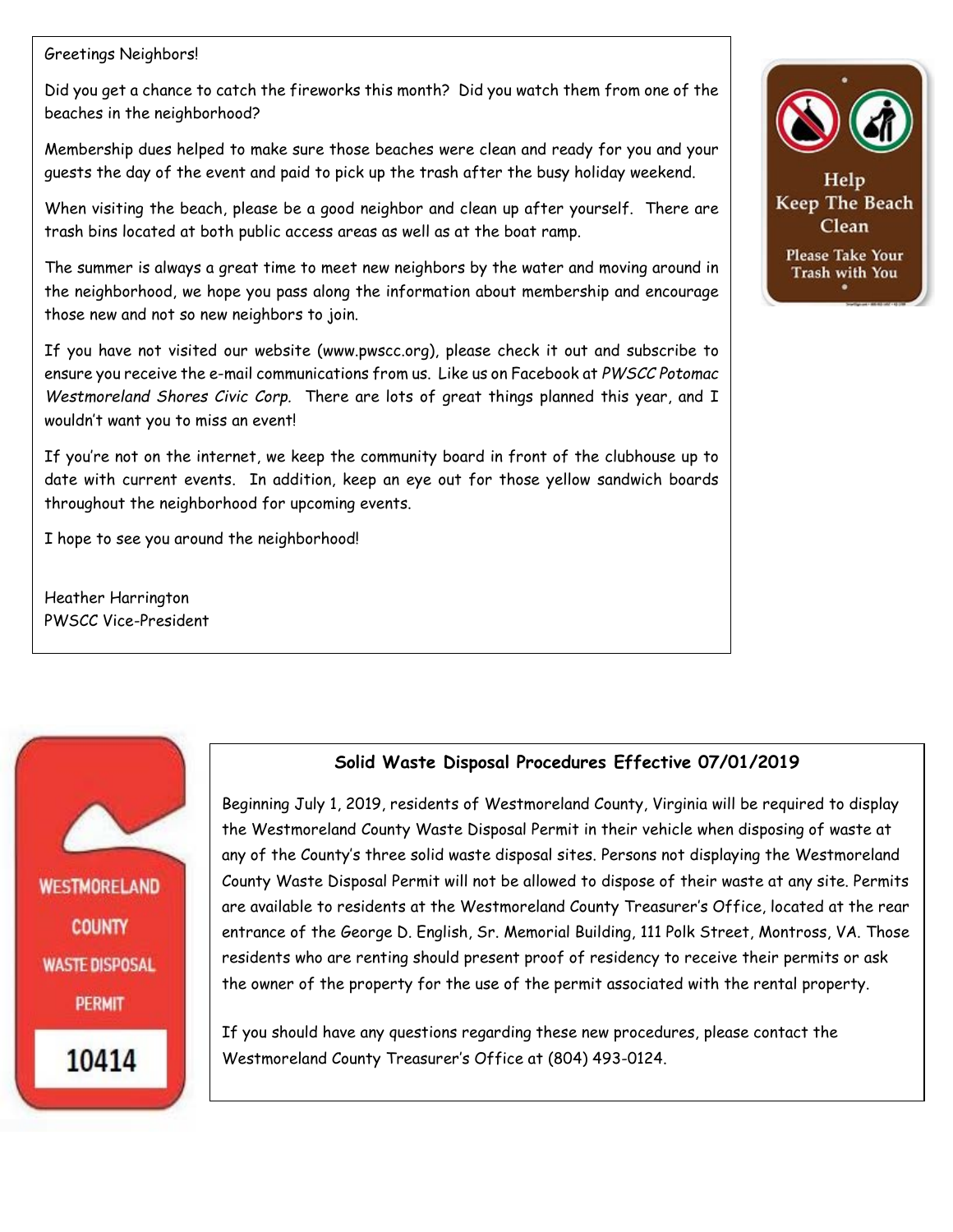#### **COMMUNITY CENTER**

The PWSCC Community Center is available for any type of event, including weddings, receptions, showers, family reunions, graduation and birthday parties. Any type of party or event that you might be planning can be hosted here! There is a full kitchen and a beautiful outside patio and deck with gorgeous water view.

For rental information, contact Ruthi Pietras at 804-347-9305 or pwscc@hotmail.com.

### **ENTERTAINMENT NEWS**

**We have lots of great events planned in the upcoming months, starting with the Ice Cream Social on August 15th. For more information on any of the events listed please check out our facebook page or contact me directly, pwscc@hotmail.com. I hope to see you there!** 

### **August 15: Ice Cream Social, 7:00 pm**

Come out and enjoy a delicious Ice Cream cone or sundae. The available flavors will be vanilla, chocolate and strawberry. We will also have a variety of toppings to add to your favorite flavor.



### **September 28: Pancake Breakfast, 9:00 am (email us to RSVP by 9/21)**

We will be hosting a Pancake Breakfast. Join the PWSCC BOD for breakfast!

### **October 31: Trunk or Treat, 6:30pm**



This is a fun and safe alternative to door-to-door trick or treating. At the trunk or treat, costumed children will walk through the PWSCC parking lot, stopping at each car where they will receive candy. To make this fun for the kids, we would love to see volunteers/participants decorate their car trunks and throw on a costume.

#### **December 14: Santa's Secret Shop**

The PWSCC will be hosting the Santa's Secret Shop again at the clubhouse. This is a chance for the children of the community to shop for those special people in their lives. All items will cost \$2.00 or less. We will also have craft and gift wrapping stations and your children can have their photos taken with Santa. We will also be holding a bake sale that day so if you would like to donate a baked good for this event please contact me.

#### **December 19: Cookie Swap, 6:30pm (email us to rsvp by 12/7)**

Christmas cookies are so awesome that they get their own party. A cookie exchange party is an occasion for friends to join forces and share their best recipes. Each person focuses on baking *one* type of cookie to add to the pot, and walks away from the party with a wide variety of goodies.



If you are interested in volunteering for any of these activities or have any other suggestions, please contact me! [pwscc@hotmail.com](mailto:pwscc@hotmail.com) Tina Inscoe

PWSCC Entertainment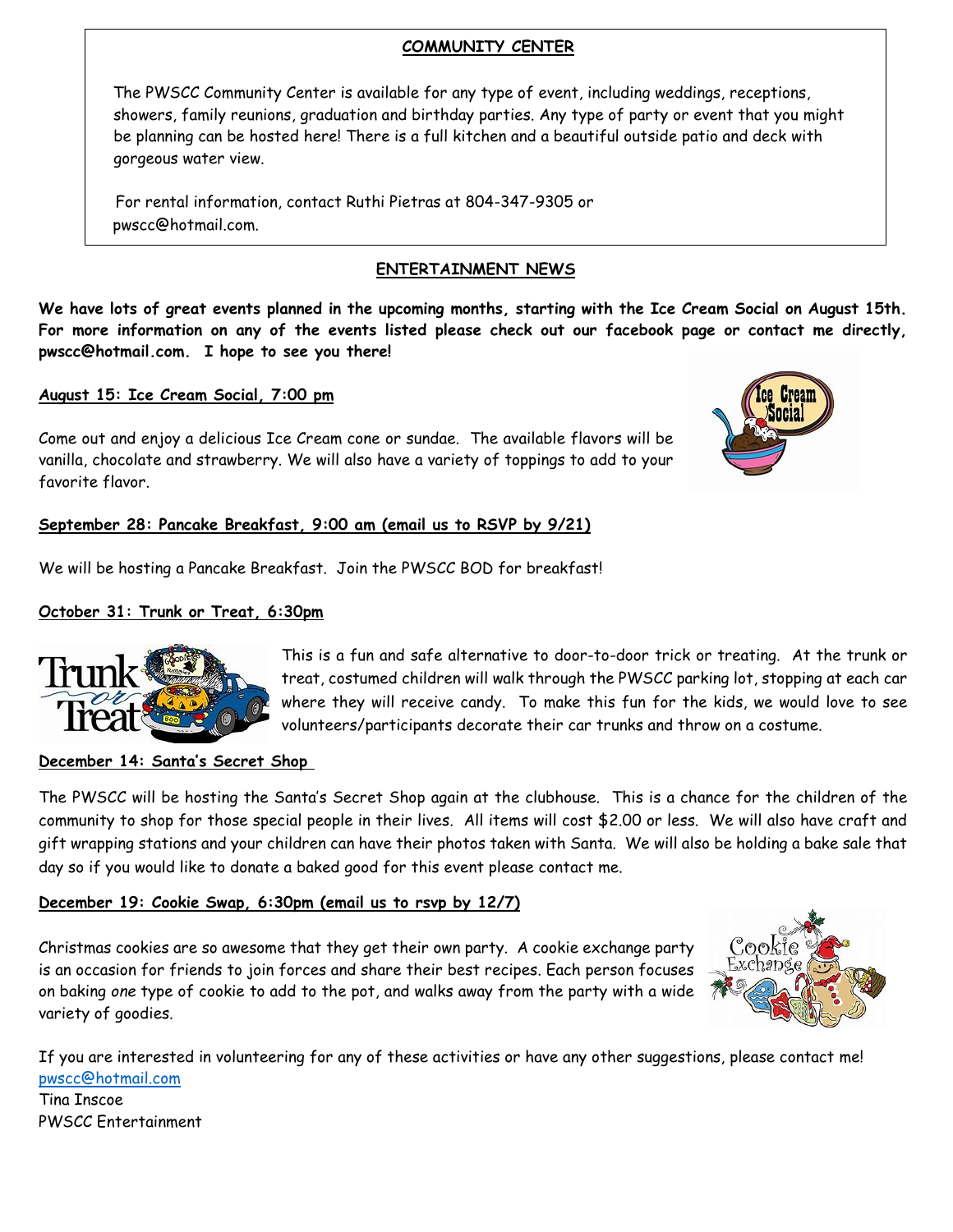

## **COMMUNITY ACTION**

We have mosquito pellets to give out. Call John 804-224-2262. If anyone with a golf cart would like to ride around and throw them in the ditches, we will give them to you.

If you need to report pot holes, road signs down etc. call: John Ihlenfeld 804-224-2262 or VDOT at 800-367- 7623

# **BOAT/PIER NEWS**

Things are going smooth at the dock and ramp. We still have slips available so call me anytime so we can fill the pier up. Just a reminder, when parking at the ramp, please take up only one space so your neighbors can park close to the pier also. Lately we have had some vehicles taking up what should be 2 spaces. Thanks for your consideration of others. Have a great summer.

Karl Park PWSCC Dockmaster

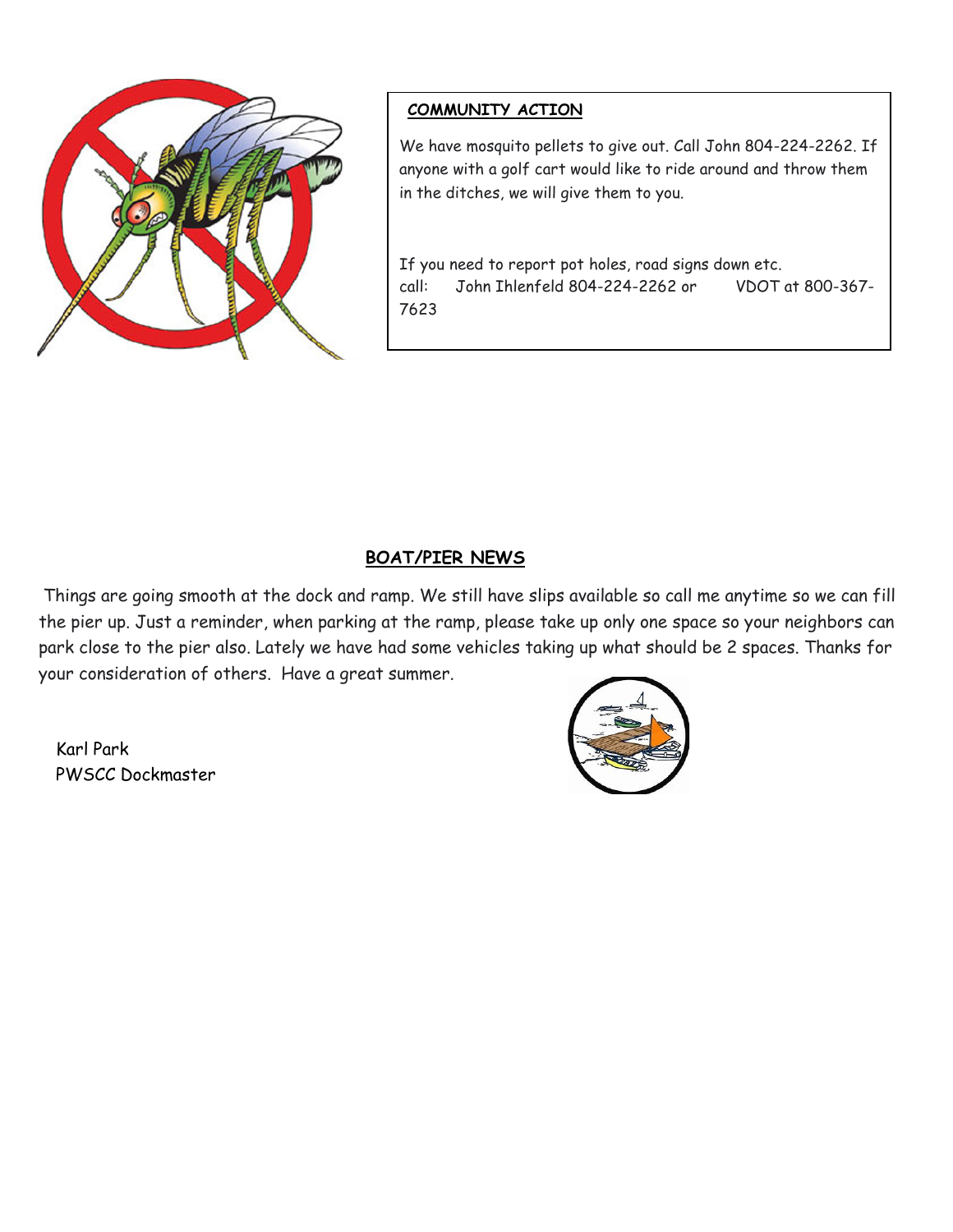| Save |  |
|------|--|
| the  |  |
| Date |  |

| <b>UPCOMING PWSCC EVENTS</b> |                    |                                              |  |  |  |  |
|------------------------------|--------------------|----------------------------------------------|--|--|--|--|
| August                       | 7:00 <sub>pm</sub> | Ice Cream Social                             |  |  |  |  |
| 15                           |                    |                                              |  |  |  |  |
| Sept. 28                     | $9:00$ am          | Pancake Breakfast<br><b>RSVP by 9/21</b>     |  |  |  |  |
| Oct. 31                      | 6:30 <sub>pm</sub> | Trunk or Treat                               |  |  |  |  |
| Dec. 14                      |                    | Santa's Secret Shop                          |  |  |  |  |
| Dec. 19                      | 6:30 <sub>pm</sub> | Christmas Cookie Swap<br><b>RSVP by 12/7</b> |  |  |  |  |



Need to talk to someone? Our board members are more than happy to help with any questions you have and are a phone call or email away!

Email: pwscc@hotmail.com Website: [www.pwscc.org](http://www.pwscc.org/)  Facebook page: PWSCC Potomac Westmoreland Shores Civic Corporation

| <b>PWSCC BOARD OF DIRECTORS</b> |                     |                           |              |  |  |  |  |
|---------------------------------|---------------------|---------------------------|--------------|--|--|--|--|
|                                 |                     |                           |              |  |  |  |  |
| President                       | <b>Bruce Piper</b>  | piper4ofus@gmail.com      | 804-920-6088 |  |  |  |  |
| Vice President                  | Heather Harrington  | hmcharrington@gmail.com   |              |  |  |  |  |
| Treasurer                       | Susan Piper         | susanwpiper@gmail.com     | 804-920-3629 |  |  |  |  |
| Secretary                       | Linda Lumpkin       | Imaryhunter@yahoo.com     |              |  |  |  |  |
| <b>Building &amp; Grounds</b>   |                     |                           |              |  |  |  |  |
| Dock Master                     | Karl Park           | parkllc22@gmail.com       | 804-224-2112 |  |  |  |  |
| <b>Community Action</b>         | John Ihlenfeld      | bitsy120@va.metrocast.net |              |  |  |  |  |
| Finance                         | Barbara Maksimowicz | maksimowiczb@yahoo.com    |              |  |  |  |  |
| Entertainment                   | Tina Inscoe         | tina.inscoe@gmail.com     | 804-761-4107 |  |  |  |  |
|                                 |                     |                           |              |  |  |  |  |